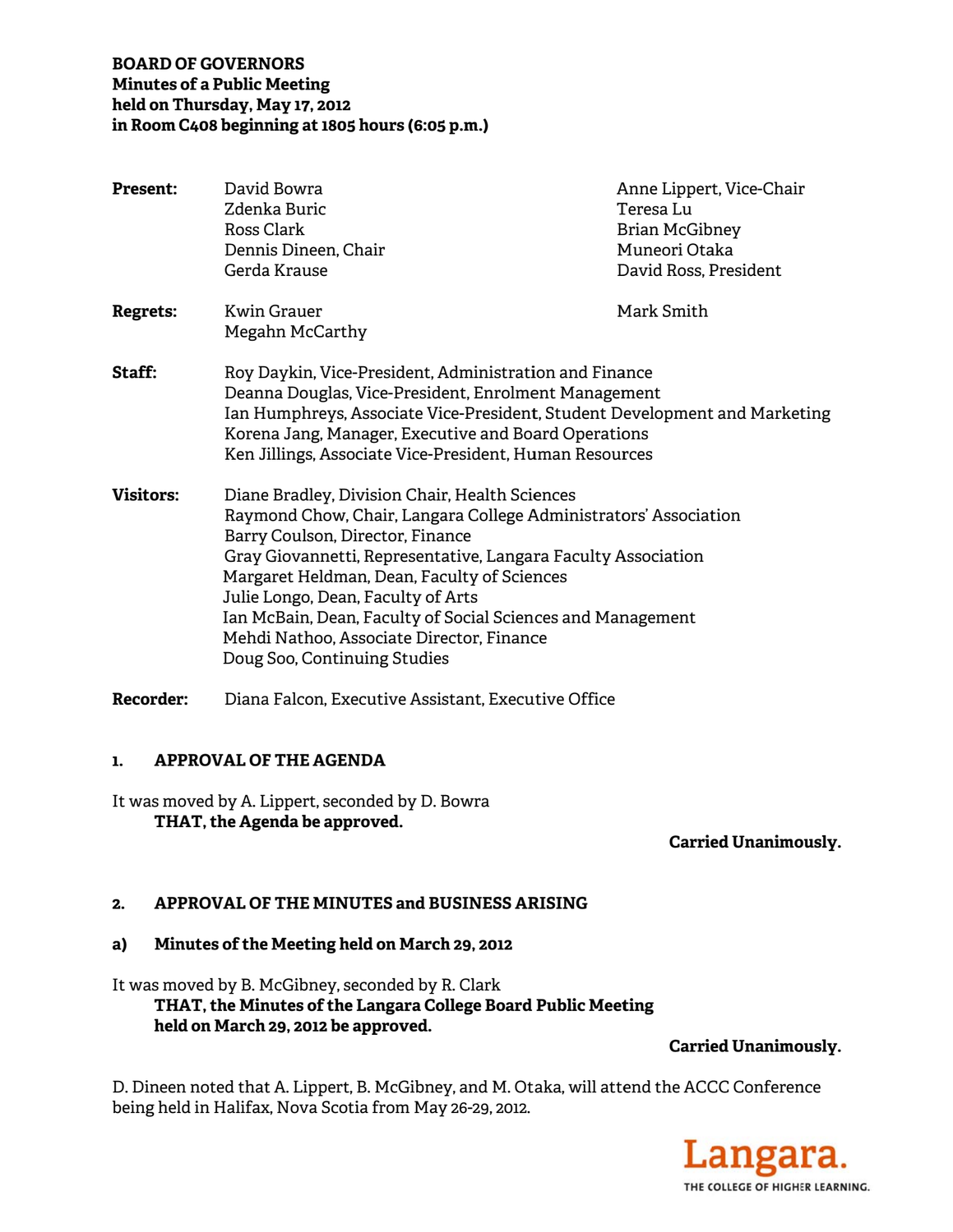## **3. CHAIR'S REPORT**

## **a) Community Connections**

D. Dineen reviewed the activities as noted in the Community Connections memo attached to the agenda.

D. Dineen announced that the Board Evaluation, as mandated under Board Policy 400, has been completed and the results have been distributed. Discussion on the results will take place at the in-camera session.

He further noted that Convocation Ceremonies will be held on June 6 and 7, 2012. K. Grauer and A. Lippert will attend and bring greetings on behalf of the Board.

## **4. PRESIDENT'S REPORT**

D. Ross referenced his memo dated May 10, 2012 attached to the agenda which highlighted College events that occurred in April and May 2012.

D. Ross provided information on the following:

- I. McBain has been appointed as Interim Dean, Faculty of Social Sciences and Management;
- M. Heldman introduced D. Bradley as the new Division Chair, Health Sciences, replacing Ajay Patel who has assumed the role of Director, International Education;
- enrolments are strong for 2012 with a slight shift between international and domestic;
- applications for the summer term are up slightly from previous year;
- applications for the fall term are strong and in line with budget projections;
- Ministry highlights: over the next year we should expect further downloading by government and further funding cuts as scheduled under current budget projections for 2013/14 and 2014/15 that were highlighted in the February 2012 provincial budget. Updates will be provided as they become available;
- Provincial highlights: change and rearrangement with the Ministry continues and has accelerated in recent months but mostly along regional lines; awaiting clarification of a capital program to support the sustaining of existing government investments in the 2012 budget;
- Langara has seen a substantial increase in retirements in 2012 with 24 recently announced;
- Dawn Palmer will join Langara as Associate Vice-President, Human Resources on July 1, 2012;

As two senior members of the institution who have worked very closely with the Board, K. Jillings and D. Soo were thanked for their service, hard work, and years of dedication and were presented with gifts on behalf of the Board.

In closing, D. Ross announced that D. Douglas will be retiring in the fall of 2012. That transition will begin over the coming months starting with the immediate posting of the Vice-President, Administration and Finance position.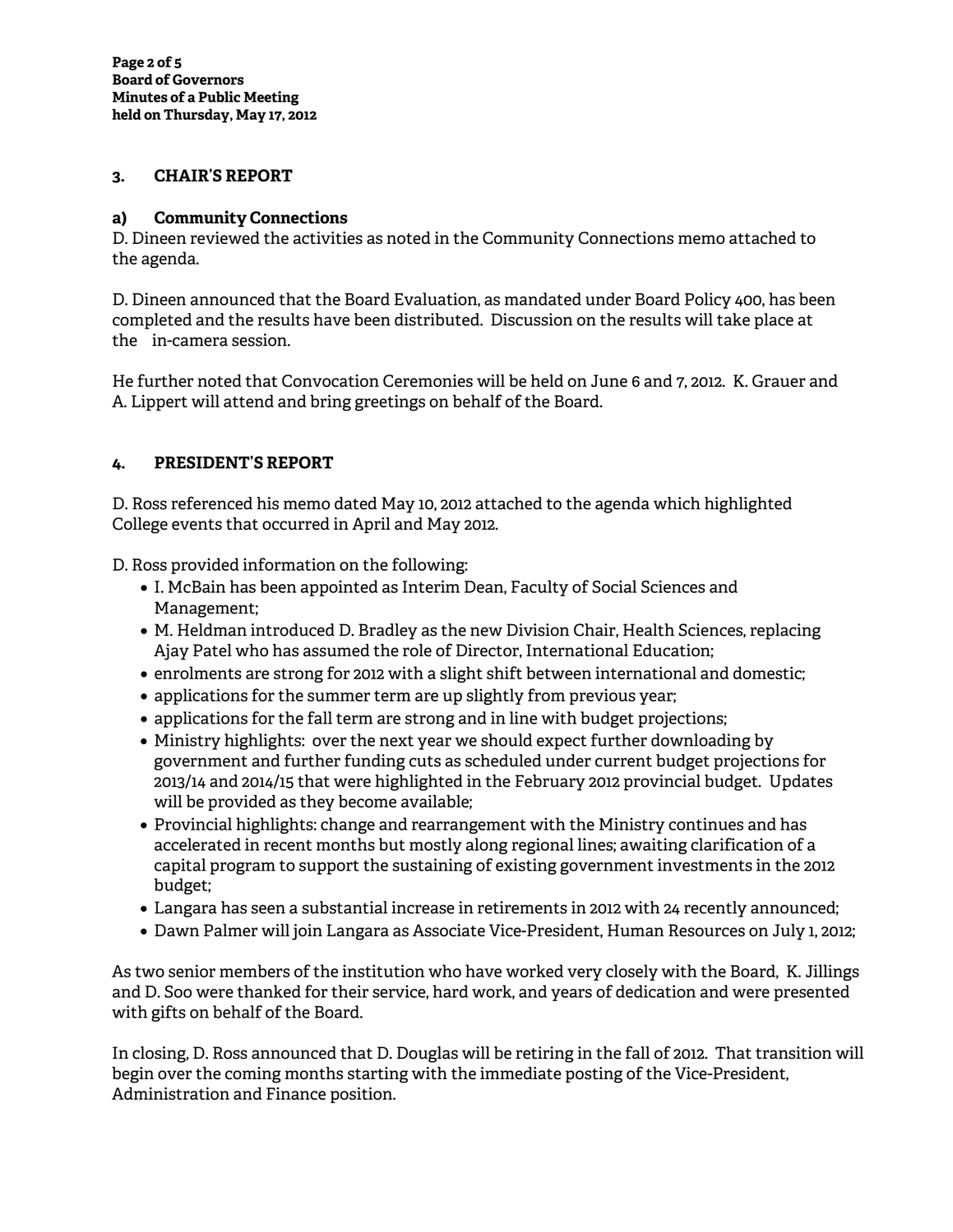### **5. COMMITTEE REPORTS**

D. Dineen reminded Board Members of the role of the Coordinating Committee to make decisions on behalf of the Board when there is not sufficient time to present the item to the entire board.

#### **a) Board Coordinating Committee**

#### **– Meeting held on April 11, 2012**

D. Dineen highlighted the minutes of the meeting held on April 11, 2012 attached to the agenda noting that the Board Coordinating Committee approved the Agreement for School Community Counsellor Training between the Government of Nunavut and the College. D. Soo provided background information on the agreement to new Board members.

#### **– Meeting held on April 13, 2012**

D. Dineen highlighted the minutes of the meeting held on April 13, 2012 attached to the agenda noting that the Board Coordinating Committee approved his signature to be affixed on the Government Letter of Expectations (GLE) which was required by the end of April. The GLE is the agreement between Government and the College that identifies the roles and responsibilities of each. As requested by Government, upon the Minister's signature, a copy of the GLE will be posted to the websites for both the College and the Ministry.

### **b) Audit Sub-Committee**

### **- Meeting held on May 7, 2012**

R. Clark highlighted the minutes of the meeting held on May 7, 2012 noting that the Audit Sub-Committee met with the KPMG Auditors and reviewed the Audited Financial Statements, and the Audited Findings Report and Management Letter. He noted that items have been addressed as outlined in the Management Letter.

R. Daykin noted that there were no internal control issues or deficiencies and there were four process improvement issues which are being addressed as opportunities for improvement. He further noted that year end went smoothly.

B. Coulson provided comments and highlights of major variances throughout the year. He noted that this will be the last time the financial statements will be presented in this format as government requires institutions to move to the Public Sector Accounting Board (PSAB) format in the fall.

In response to a Board Member's query, R. Clark noted that a presentation will be made to the Audit Subcommittee on the new PSAB requirements once the templates have been finalized. All members will be invited to attend the meeting.

Discussion ensued and Board Members' questions were addressed.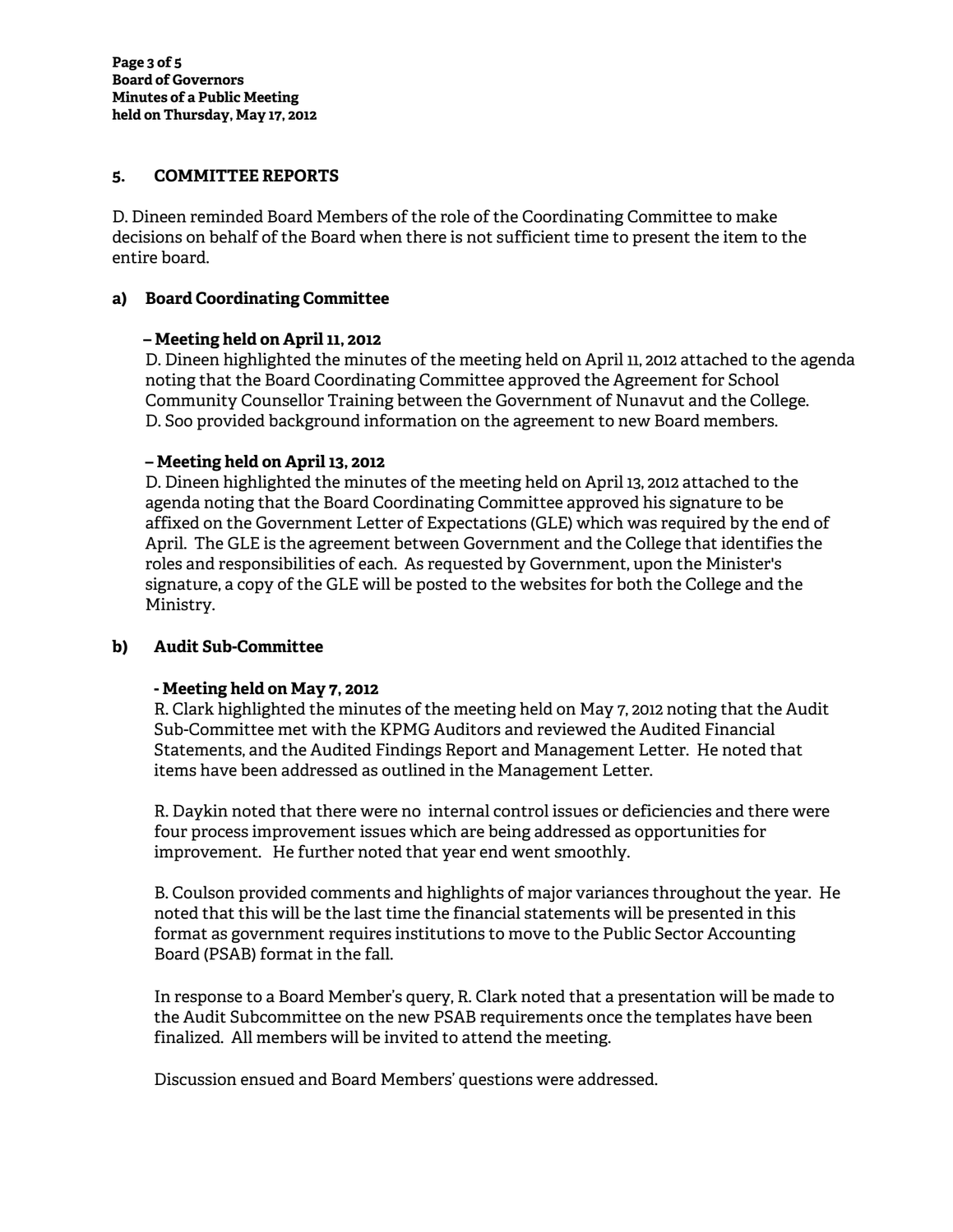R. Clark conveyed appreciation to the member s of the Finance team and KPMG who met the compressed deadline as delineated by government.

## **6. FOR APPROVAL**

#### **a) Approval of Audited Financial Statements**

It was moved by R. Clark, seconded by M. Otaka  **THAT, the Financial Statements of Langara College for the year ended March 31, 2012 be approved.** 

**Carried Unanimously.** 

#### **b) Receipt of Management Letter**

It was moved by R. Clark, seconded by D. Bowra

### **THAT, the Management Letter be received.**

**Carried Unanimously.** 

### **7. FOR INFORMATION**

#### **a) Notice of Election for the Position of Board Chair**

D. Ross reminded Board members of the process for nomination and election for Board Chair to be held at the June Board Meeting.

D. Ross noted receipt of a letter from the Ministry of Advanced Education regarding the passing of Bill 18 and its relation to the governance of public post-secondary institutions. He highlighted the effect this would have on the elected members of the College Board.

### **b) FTE Enrolment Report for the Year Ended March 31, 2012**

R. Daykin presented the FTE Enrolment Report for the Year ended March 31, 2012 attached to the agenda for information.

In response to a Board Member's question, R. Daykin noted that future FTE Enrolment Reports will record programs as individual programs currently identified under Arts and Sciences once they are separated in the new Banner system.

### **8. EDUCATION COUNCIL REPORTS**

### **a) Report of the Meeting held on March 20, 2012**

G. Krause highlighted the summary report of the Education Council meeting held on March 20, 2012 attached to the agenda and noted a number of new courses and program changes. She noted that the Computing Science program underwent an extensive review and the name of the program was changed to reflect current practices and expectations. Also, nine credentials were removed due to low enrolment. She further noted that Continuing Studies provided a list of programs that are offered currently or imminently under service contracts.